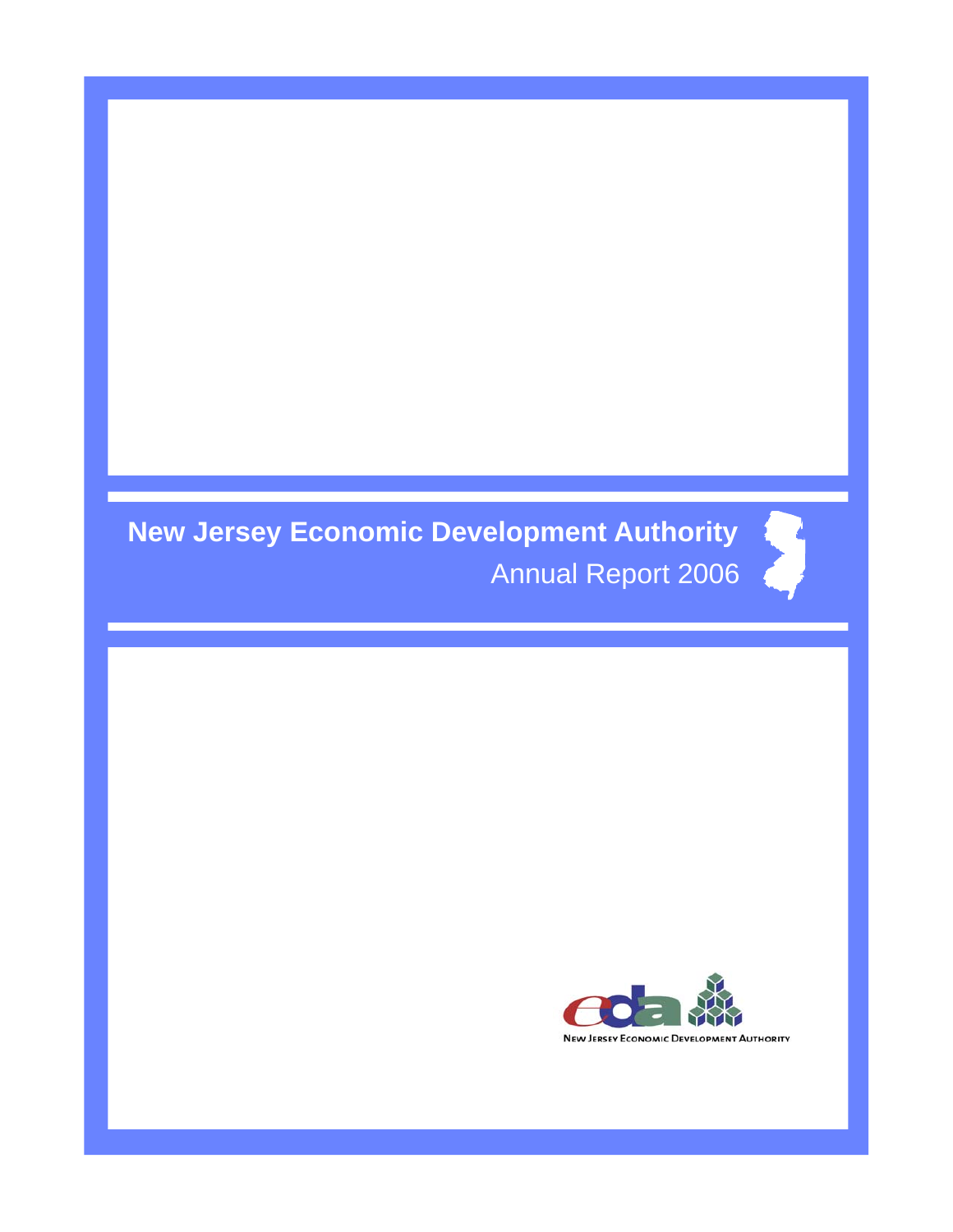# *EDA 2006 Results*

| <b>EDA Results 2006</b>             |                 |  |  |
|-------------------------------------|-----------------|--|--|
| <b>Projects Assisted</b>            | 423             |  |  |
| Total Assistance                    | \$672.4 Million |  |  |
| <b>Public/Private Investments</b>   | \$1.8 Billion   |  |  |
| <b>Fstimated New Permanent Jobs</b> | 15,800          |  |  |
| <b>Estimated Construction Jobs</b>  | 7,200           |  |  |

| <b>EDA Results 1974-2006</b>        |                |  |  |
|-------------------------------------|----------------|--|--|
| <b>Projects Assisted</b>            | 9,220          |  |  |
| <b>Total Assistance</b>             | \$18.4 Billion |  |  |
| Public/Private Investments          | \$38.4 Billion |  |  |
| <b>Estimated New Permanent Jobs</b> | 278,400        |  |  |
| <b>Estimated Construction Jobs</b>  | 268,500        |  |  |

| <b>EDA Assistance 2006 (in Millions)</b> |                       |                                            |  |
|------------------------------------------|-----------------------|--------------------------------------------|--|
|                                          | <b>EDA Assistance</b> | <b>Total Project</b><br><b>Investments</b> |  |
| Loans/Guarantees                         | \$66.5                | \$188.2                                    |  |
| Bonds*                                   | 349.1                 | 487.6                                      |  |
| <b>ERB Funding</b>                       | 10.3                  | 46.2                                       |  |
| <b>BEIP</b>                              | 173.6                 | 1,108.1                                    |  |
| HDSRF/UST**                              | 13.2                  | 16.5                                       |  |
| Technology Tax Credits                   | 60                    |                                            |  |

\* Includes one Structured Financing project

\*\*Does not include UST Residential projects

#### **EDA Mission**

The New Jersey Economic Development Authority (EDA) is an independent, self-supporting State entity dedicated to broadening New Jersey's economic base by building vibrant, diverse communities, creating and maintaining jobs, and providing businesses and nonprofits with the necessary financial and technical support to grow and succeed.

#### **EDA Strategy**

The EDA creates public/private partnerships to bridge financing gaps and to increase access to capital by the State's business community with an emphasis on small and mid-size businesses and nonprofit organizations. It supports entrepreneurial development through training and mentoring programs. It undertakes real estate development projects important to the State's economic growth that will create new jobs and business opportunities and support community development and revitalization.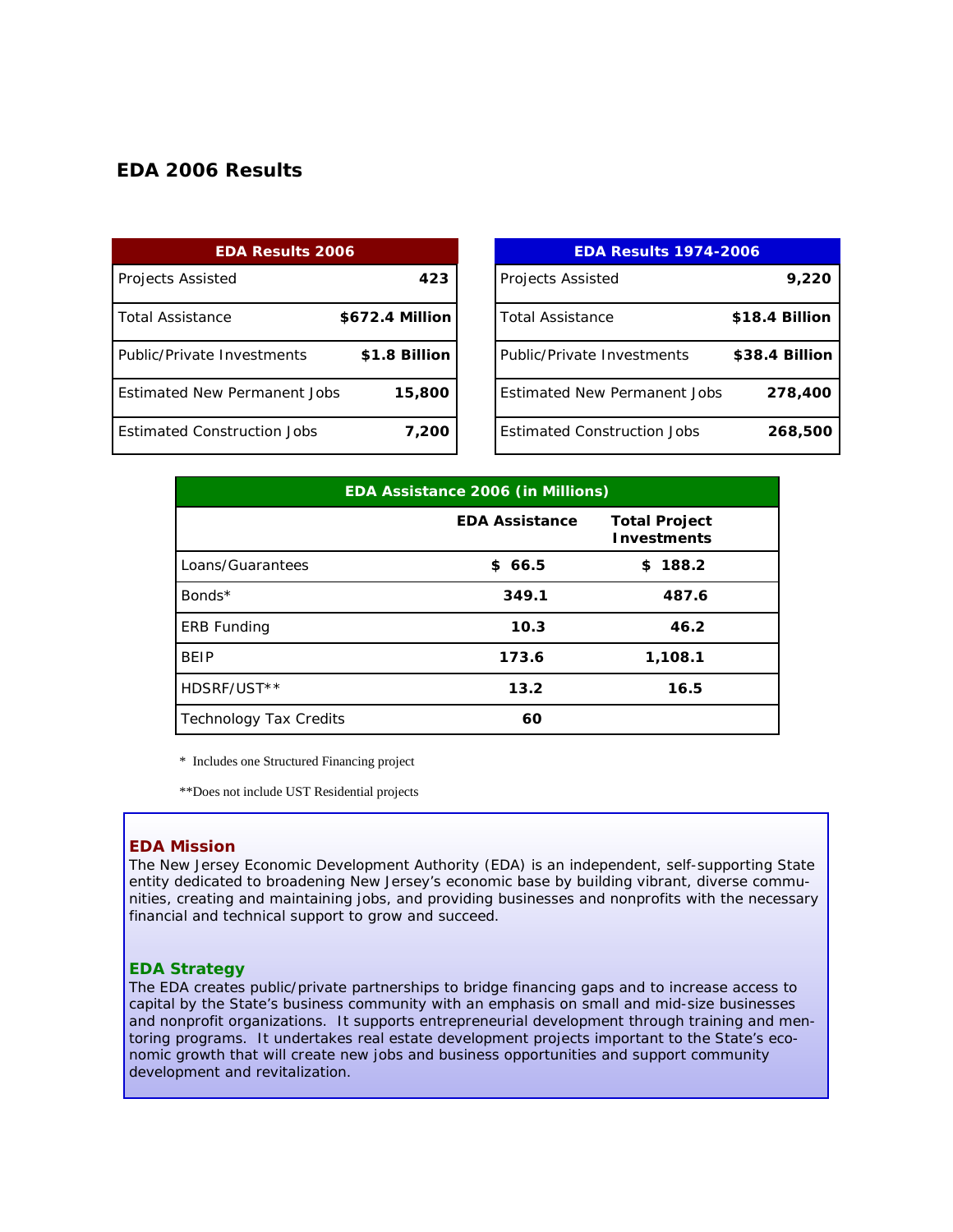Dear Friends:



Developing a focused, coordinated strategy for economic growth and the creation of high-quality jobs in New Jersey has been a central priority of my Administration. By establishing an Office of Economic Growth (OEG) to oversee a comprehensive strategy for integrating all our State's economic development resources and maximizing efficiencies, we are creating a strong, stable environment for businesses to grow, prosper and increase well-paying privatesector employment.

The New Jersey Economic Development Authority (EDA) has a long history of providing the financial, technical and real estate development tools to support business growth and stimulate investment in communities throughout the State. Today, it is playing an instrumental role in our efforts in collaboration with the OEG to strengthen and grow New Jersey's economy and create jobs.

This report details many of the innovative ways the EDA supported economic growth in New Jersey in 2006 and the steps it has taken to help us achieve the goals of our Economic Growth Strategy, including the establishment of the Edison Innovation Fund and the New Jersey Urban Fund. I encourage you to review it and the broad resources the EDA makes available to foster innovation and urban revitalization.

New Jersey has many key attributes that provide a foundation of competitive advantages for our State, like an educated and talented workforce, a location in the heart of a vibrant global marketplace, a high quality of life, and an existing base of innovative businesses. The programs and the people that make up the EDA are other critical state assets that have supported business growth and promoted investments in New Jersey's communities for more than three decades.

I welcome the opportunity to work along with the OEG and EDA as we continue to open new doors to economic opportunity and chart a course to make New Jersey the best place to live, work and raise a family.

Sincerely,

Jon S. Corzine Governor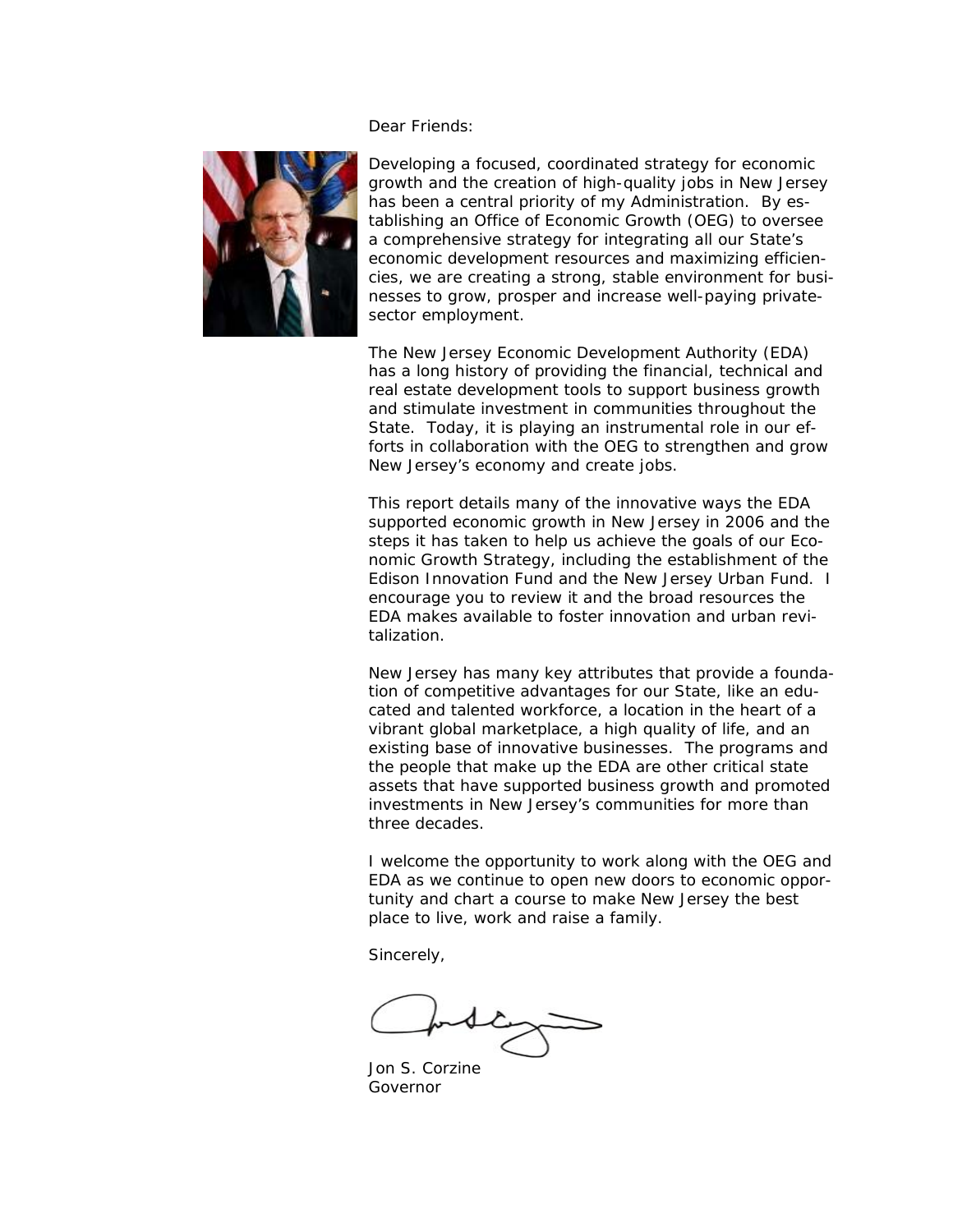# **Advancing Governor Corzine's Economic Growth Strategy**

 The New Jersey Economic Development Authority (EDA) has been a catalyst for creating jobs and promoting economic growth for more than three decades. We continued to move forward on these fronts in 2006 while playing an influential role in assisting the Office of Economic Growth (OEG) in formulating Governor Jon. S. Corzine's Economic Growth Strategy.

 In 2006, the EDA maintained its strong focus on the primary business sectors critical to the State's economy, like technology, the life sciences, manufacturing, logistics, warehousing and financial services, as we met the financial, technical assistance and real estate development needs of small and mid-size businesses and triggered investment in the State's urban communities. To advance the Governor's comprehensive strategic objectives, we established and made significant financial commitments to the creation of the Edison Innovation Fund and the New Jersey Urban Fund at the end of 2006, which will enable us to support technological innovation and neighborhood revitalization throughout New Jersey in 2007 and beyond.

The EDA partnered with the OEG on several other important Administration initiatives during the year as well. They included a new State business web portal and call center, smart growth strategies encompassing the development of portfields, and the expansion of opportunities for small, minority-owned and woman-owned businesses. The EDA was also an active partner in the Action Council on the Economy, which was established by the OEG under the Economic Growth Strategy. The Council is composed of representatives of more than 20 state departments, commissions and authorities to respond proactively and in a coordinated manner to economic development issues and opportunities.

To encourage business growth and job creation, spur technological achievement and promote investment in New Jersey communities, the EDA finalized \$672.4 million in financing assistance, business incentives and tax credits in 2006. This assistance is supporting new public/private investment of more than \$1.8 billion in New Jersey's economy that is expected to result in the creation of over 15,800 new, full-time jobs and nearly 7,200 construction jobs. Banks, local economic development organizations, business associations and various State agencies all worked with the EDA during the year to stimulate New Jersey's economic growth.

The EDA closed \$428.6 million in bonds, loans, loan guarantees and environmental assistance grants with 213 projects in calendar year 2006 to support economic growth and job creation in New Jersey. Among the major businesses executing incentive grants in 2006 were Citigroup (1,200 jobs), Sanofi-Aventis (850 jobs), Unilever (450 jobs) and MetLife (400 jobs).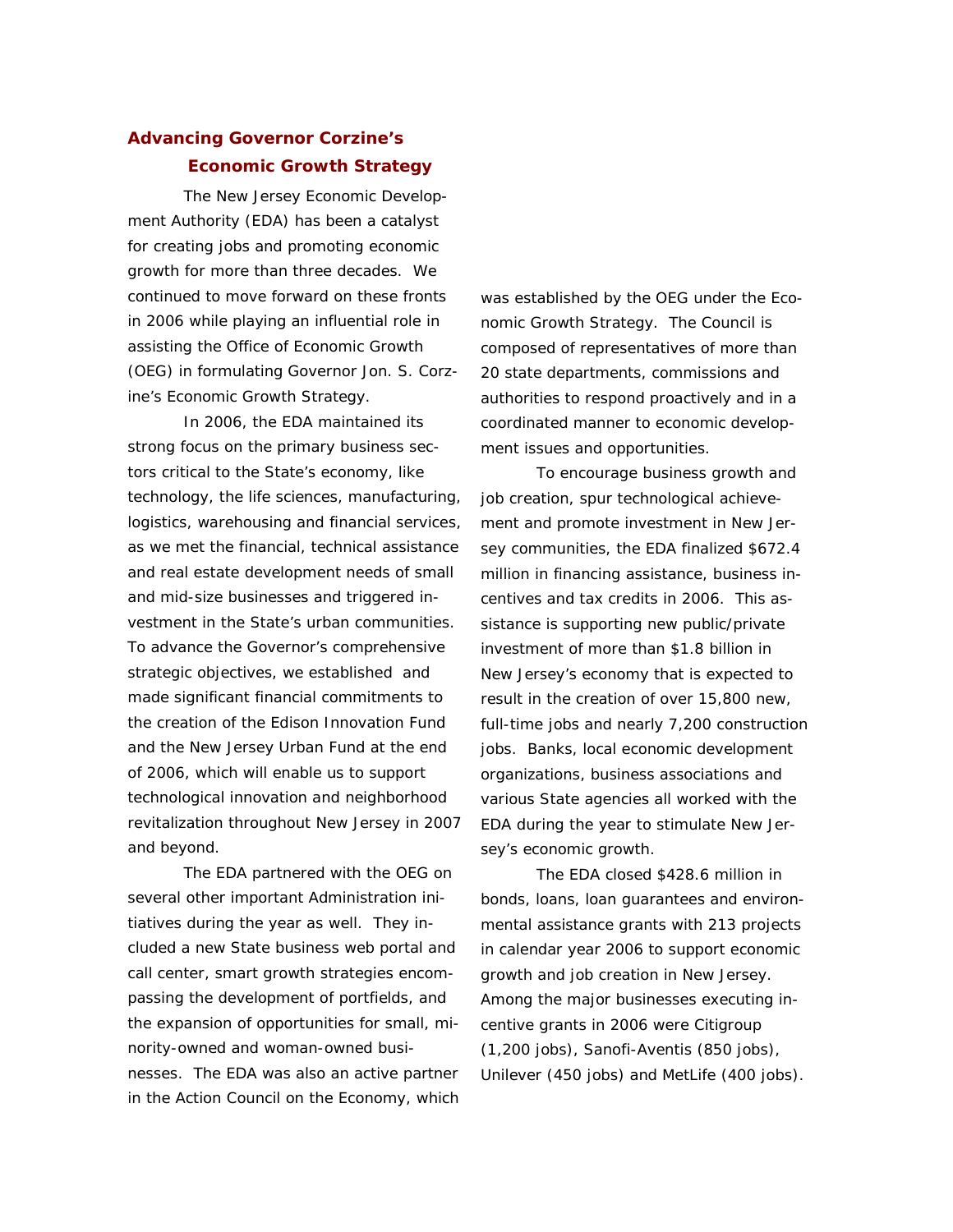The 2006 results boost EDA's totals to \$18.4 billion since it was established in 1974. This assistance has leveraged more than \$38.4 billion in new business investment and supported the creation of nearly 278,400 new, full-time jobs and 268,500 construction jobs.

We also continued our prudent strategy for responding to customer needs by organizing our business development team by region and product focus. Organizationally, we prioritized our sales efforts by creating a new position of Vice President for Sales and Marketing and establishing a new Division of Marketing.

The following pages note many significant 2006 accomplishments and provide examples of how Authority resources and the EDA's knowledgeable and dedicated staff helped generate business growth and job creation throughout the year and set the foundation for achieving the goals of Governor Corzine's Economic Growth Strategy. Working with the Governor, the Office of Economic Growth, legislators and our many partners, the EDA will continue to build business and job growth and fuel New Jersey's economy in the coming year.

 To learn more about opportunities for business growth throughout New Jersey, visit the State's business portal at www.nj. gov/njbusiness. To explore how the EDA can assist your company or development project in New Jersey, we invite you to visit us on the Internet at www.njeda.com or call our Customer Care hotline at (609) 777- 4898.

*"To advance the Governor's comprehensive strategic objectives, we established and made significant financial commitments to the Edison Innovation Fund and the New Jersey Urban Fund…"* 

Sail El Jalde

Carl E. Van Horn, Ph.D., *Chairman* 

 $a$  1  $f$ 

Caren S. Franzini, *Chief Executive Officer*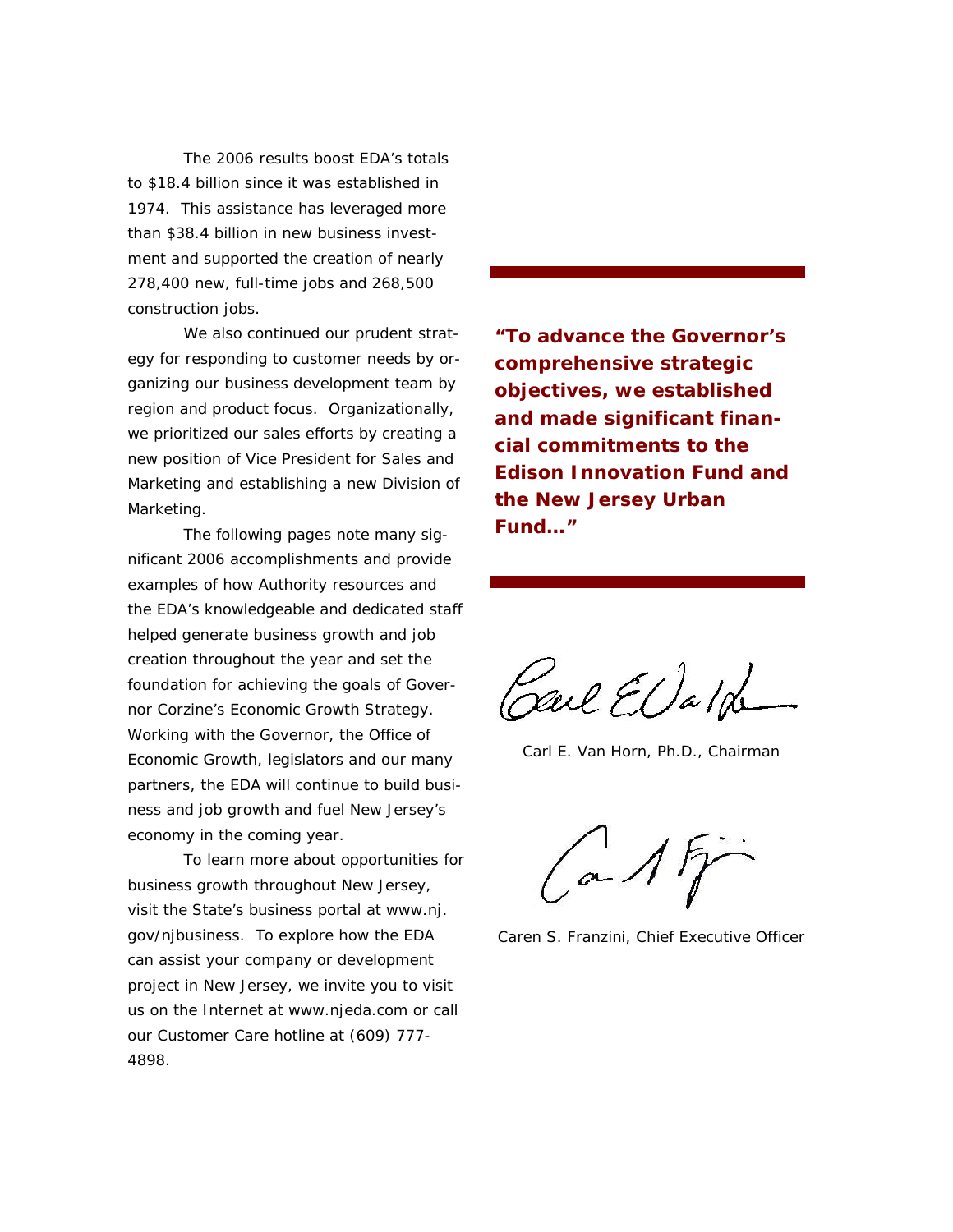# **Promoting New Business Growth and Expansion**

 The New Jersey Economic Development Authority (EDA) works in conjunction with Governor Corzine's Economic Growth Strategy to fuel business growth and promote job creation throughout the State by offering a range of low-cost financing, real estate development and entrepreneurial training resources. Although its programs and services benefit companies of all sizes, its core focus has traditionally targeted small and mid-size businesses.

 In 2006, nearly 170 businesses took advantage of the financing and business incentive tools that the EDA makes available to encourage economic development and job growth. They used EDA funding for acquiring, constructing and renovating buildings, upgrading equipment and machinery to improve efficiencies and competitiveness, and for working capital to cover day-to-day operational costs.

 EDA funding, coupled with grants executed under the Business Employment Incentive Program in 2006 to support business expansion and relocation, are expected to result in the creation of more than 15,000 new jobs in New Jersey and total public/private investment of more than \$1.8 billion.

 The EDA channels much of its activities toward several key business sectors critical to the State's economy. They are: biotechnology and the life sciences; manufacturing; logistics, including warehousing,



*Rose Vony and partners Cassandre Lamarre and Gisel Ortiz were three ETI graduates who received funding in order to open their own law practice in Newark. The firm primarily serves lowand middle-income clients.* 

distribution and port operations; financial services; and tourism, arts and culture.

 More than 40 percent of the businesses availing themselves of EDA financing and business incentives in 2006 were manufacturers, 15 of which utilized the New Jersey Business Growth Fund, a lending partnership between the EDA and PNC Bank. This fund makes below market-rate bank loans, each backed by an EDA guarantee, to help small businesses committed to creating or maintaining jobs in the State.

 Tony Pallet, Inc., of Newark, for example, one of the larger manufacturers and repairers of pallets in the Northeast, borrowed \$193,000 from PNC Bank with an EDA guarantee of 25 percent to purchase a new grinder to reduce the cost of scrap wood disposal and a new kiln to treat pallets used in export. The loan, made at a fixed interest rate of 5.1 percent for five years, will help owner Jean Russo, wife of the late company founder, Anthony Russo, add 10 new jobs.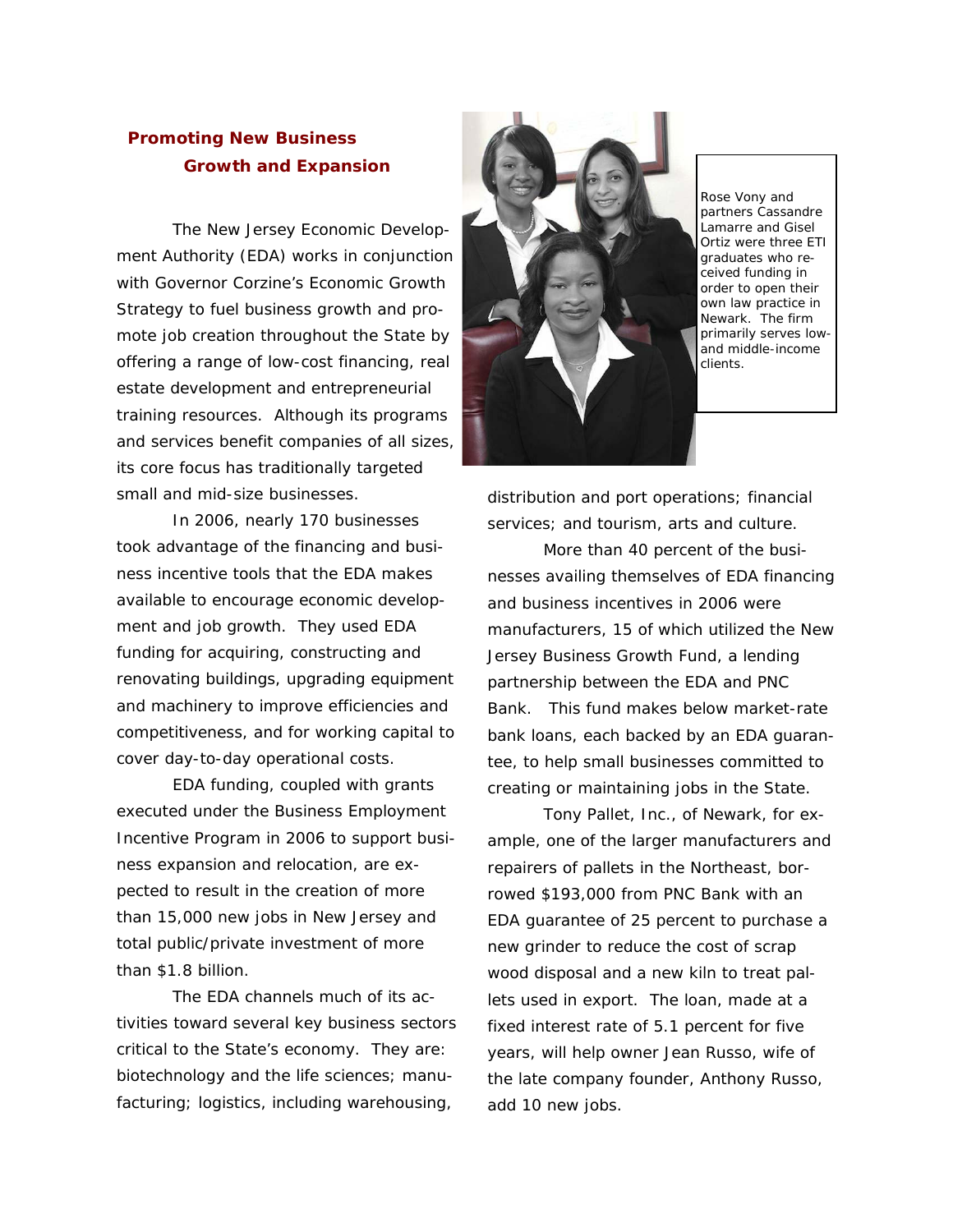The Statewide Loan Pool for Business program is another innovative partnership that brings together the financial resources of the EDA with scores of New Jersey banks. By participating in bank loans, the EDA helps limit the exposure of these financial institutions and makes it easier for them to lend money to support business growth. Corporate Duplication Solutions of Teterboro used this resource in 2006 to buy new manufacturing equipment to dramatically improve its capabilities and efficiency, which will mean the addition of 10 new jobs. The EDA provided a 25% participation in a \$750,000 Commerce Bank N.A. loan and a 25-percent participation in the bank's portion to make the purchase possible. The EDA loan was finalized at a fixed interest rate of 5.38 percent for the first five years of a sevenyear term.

 The EDA itself acts as a bank, lending money – generally at below conventional interest rates – or guaranteeing loans so small and mid-size companies can grow. Several loan and guarantee assistance resources are available. With lower interest rates and longer terms than are usually offered by other sources, EDA tax-exempt bond financing can be an affordable and effective tool to support the needs of qualifying New Jersey manufacturers, as well as other businesses and nonprofit organizations. Partial EDA guarantees of bond issues also help credit-worthy businesses needing additional credit enhancement to obtain private financing.

*"With lower interest rates and longer terms than are usually offered by other sources, EDA tax-exempt bond financing can be an affordable and effective tool to support the needs of qualifying New Jersey manufacturers, as well as other businesses and nonprofit organizations."* 

The EDA arranged for \$905,000 in taxexempt bond financing for Stellar Building Products, Inc. at initial interest rates ranging from 5.01 percent to 5.24 percent with an EDA guarantee of \$125,000. Independence Community Bank directly purchased the bonds. These funds, along with a \$125,000 EDA loan made at an interest rate of 3.125 percent fixed for the first five years of a 10-year term, were used by this custom window fabricator and building products distributor to acquire and renovate a leased North Bergen building and purchase equipment.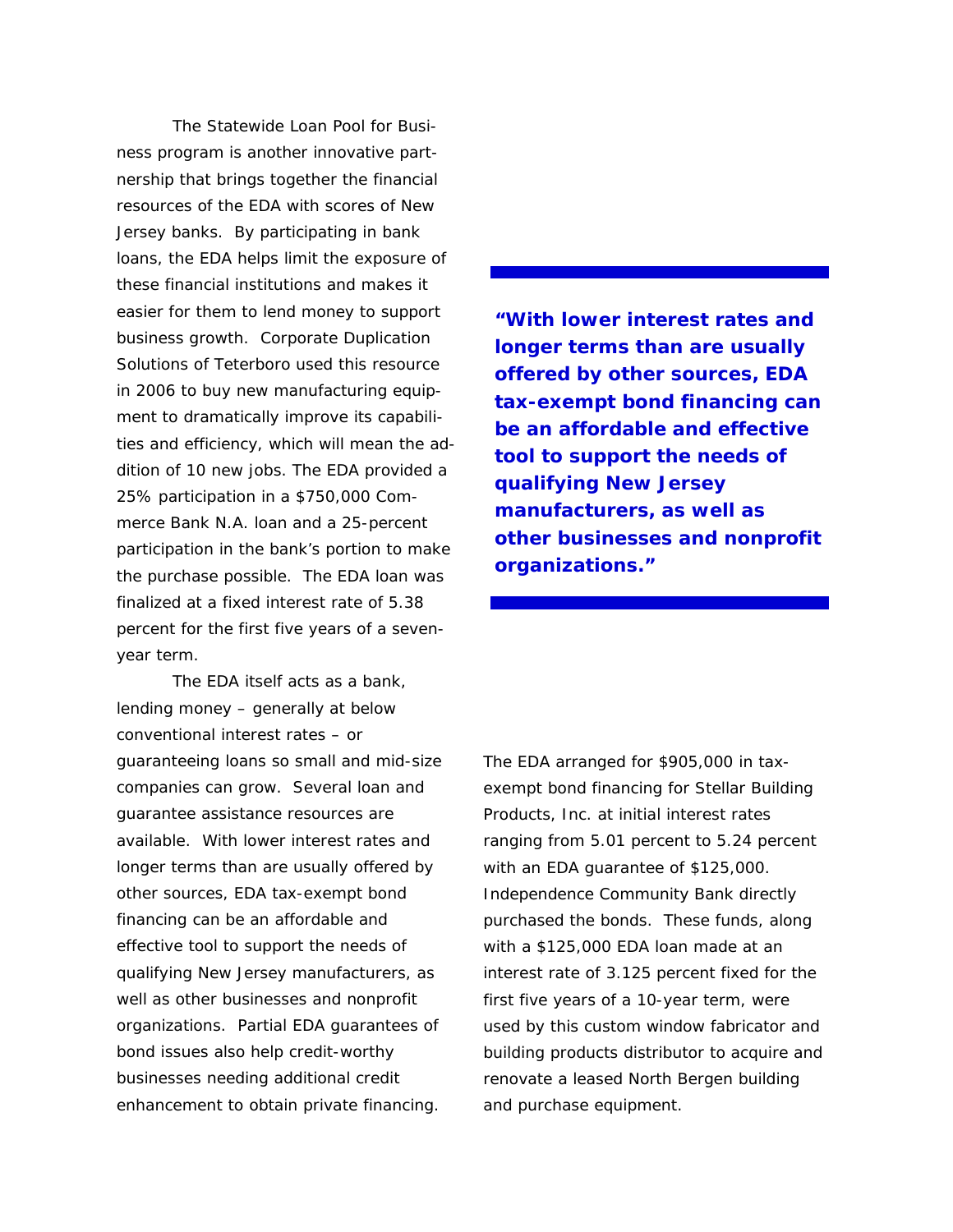Two manufacturers of interlocking concrete pavers and retaining wall products also collaborated to expand their presence in the State's southern region in 2006 with lowinterest bond financing through the EDA. Concrete Stone & Tile Corp. (CST) of Branchville and joint-venture partners Tremron Corporation of Florida and its parent, Groupe Tremca of Quebec, teamed to form CST Products, LLC and Perkintown Road Associates, LLC, which arranged for \$9 million in EDA tax-exempt bond financing. The funds were used to buy 22 acres of land in Oldmans Township, construct a 46,000-square-foot manufacturing building on the site, and buy customized manufacturing machinery and equipment. It will mean 20 new jobs for Salem County. The 20-year, variable-rate bond, underwritten by BB&T Capital Markets and carrying a one-year Letter of Credit from the National Bank of Canada, closed at an initial weekly variable interest rate of 3.72 percent.

 "With the amount of funding we needed, the EDA was able to provide the best interest rate we could get. It all was very easy to put together," said Nancy Casper, an official with CST. "From start to finish, everyone – the EDA, bankers, attorneys – worked wonderfully together. Things really came together very quickly."

 The EDA's efforts to provide a continuum of financial support to foster the growth and success of small and mid-size businesses begins with its work to encourage entrepreneurism. Over 100 students explored the feasibility of their business ideas during spring and fall 2006 sessions of the

*"With the amount of funding we needed, the EDA was able to provide the best interest rate we could get. It all was very easy to put together," said Nancy Casper, an official with CST."* 

EDA-supported Entrepreneurial Training Institute (ETI), and 41 individuals moved on to advanced training to develop a formal plan for their business venture. Training is offered at various locations throughout the State.

 More than 100 program graduates received technical assistance from ETIcontracted mentoring agencies and 22 students received EDA and private funding totaling more than \$3.9 million to pursue their dreams in 2006. Rose-Vony Duroseau, Cassandre Lamarre and Gisel Ortiz were three of the ETI graduates who received funding. The lawyers, who attended ETI classes in Jersey City in 2006, have started their own practice in Newark to primarily serve low- and middle-income clients. The firm has grown quickly and, in July 2006, the trio received \$20,000 in financing from the UCEDC to advance the business.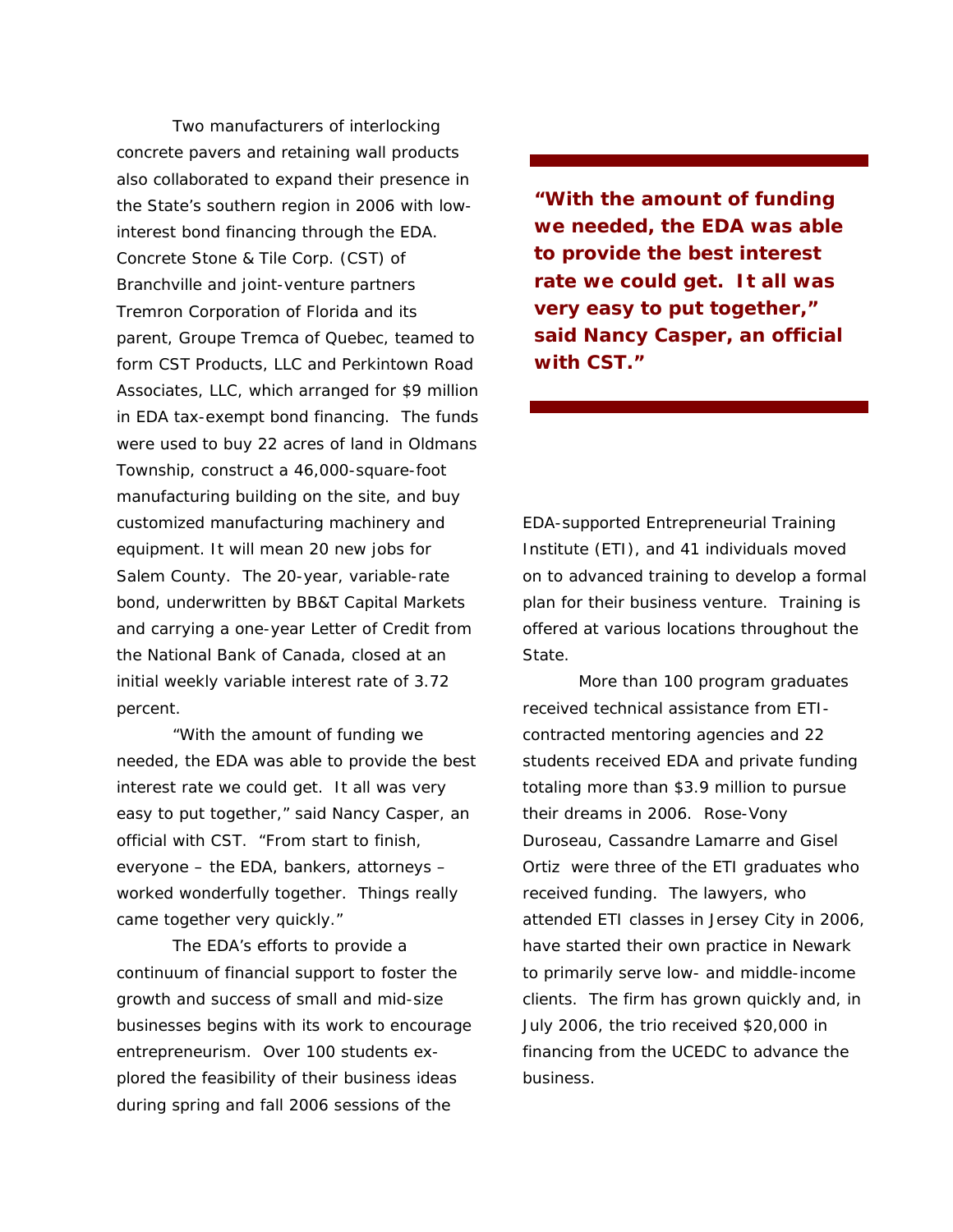# **Core Small and Mid-Size Businesses**

# *2006 Accomplishments*

The EDA:

- Provided more than \$415 million in financing assistance to small and mid-size businesses and nonprofit organizations planning to invest more than \$575 million in New Jersey's economy.
- Closed almost \$121 million in financing assistance and business incentives with 72 manufacturers planning to create nearly 4,300 new jobs and invest more than \$764 million in their projects.
- Completed the first full year of curriculum enhancements to its Entrepreneurial Training Institute for new and aspiring small-business owners and helped train more than 140 students who enrolled in the two-stage program at sites throughout the State to examine the feasibility of their business ideas and/or develop a formal business plan.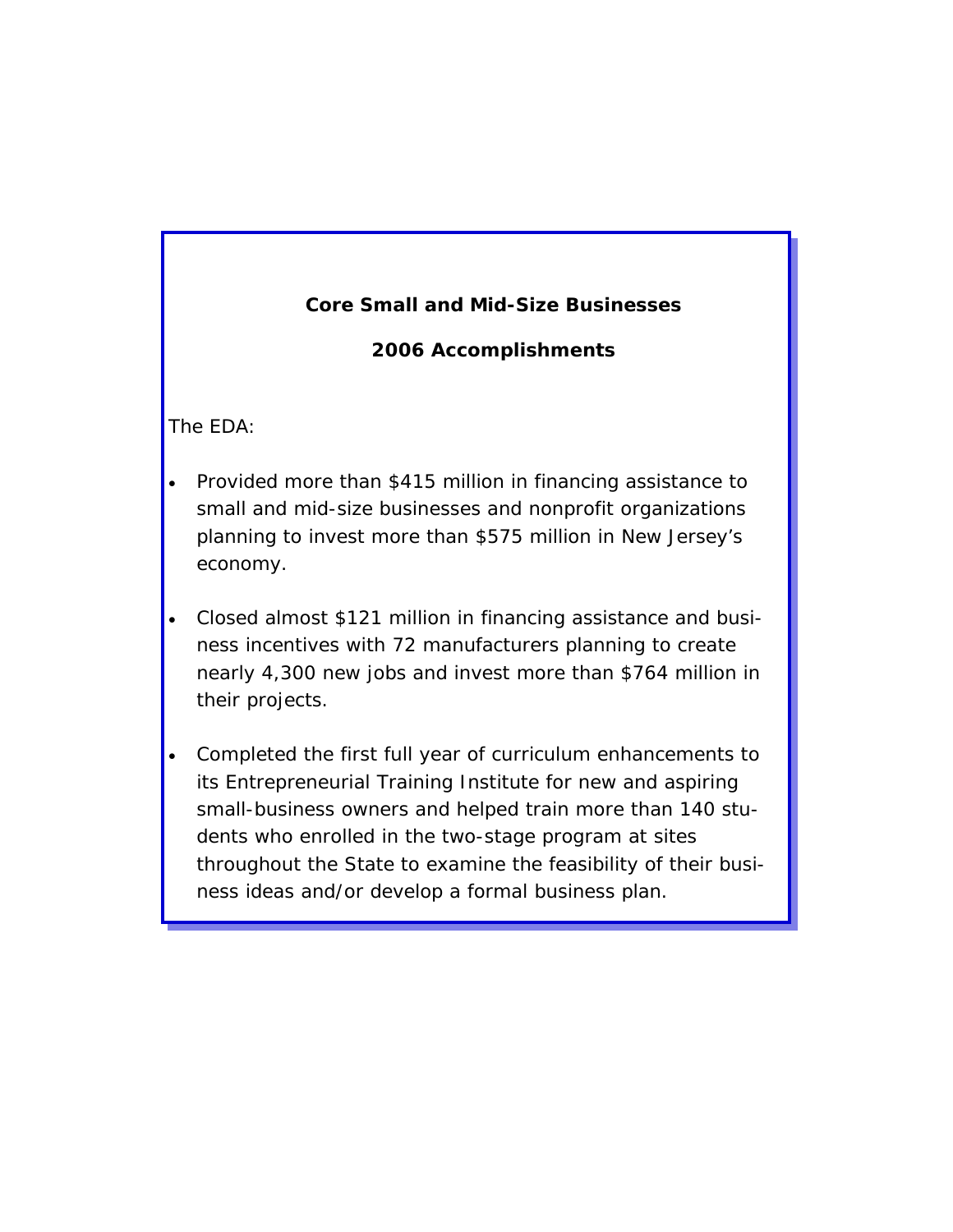# **Advancing the Growth and Location of Technology Companies**

 The EDA delivered nearly \$140 million in financing assistance, business incentives and tax credits to technology and life sciences companies in 2006 and allocated the first \$45 million of its \$150 million commitment to the Edison Innovation Fund to create, sustain and grow these businesses as it moved forward with implementing Governor Corzine's Economic Growth Strategy.

 The Edison Innovation Fund is a State effort managed by the EDA in consultation with the New Jersey Commission on Science and Technology and the New Jersey Commission on Higher Education that was established at the end of 2006 to support technology and life sciences companies principally focused on renewable energy, stem cell research, pharmaceutical, medical device technology, nanotechnology and communications through discovery, development and commercialization. The Fund is increasing access to early-stage capital and offering specialized assistance to existing mid-size and large technology and life sciences businesses as it builds the capacity of New Jersey's research colleges and universities in key areas that complement economic development.

 In addition to providing a broad continuum of assistance through the Fund ranging from various forms of financing to modern, state-of-the-art laboratory and

office space, and Innovation Zones in Camden, Greater New Brunswick and Newark to spark increased collaboration between State universities and the business community, the EDA maintains strong and valuable alliances with key trade organizations. The Biotechnology Council of New Jersey, the New Jersey Technology Council, the HealthCare Institute of New Jersey and the Research & Development Council of New Jersey are all important EDA partners. Other State agencies, public research universities and organizations also collaborate with the EDA to meet the specialized needs of the technology and life sciences sectors.

 Eight technology businesses planning to grow by nearly 250 total jobs received funding through the EDA in 2006. Archive Systems, Inc., a 5-year-old document storage service company in Fairfield, received a \$1-million Edison Fund investment to finance equipment needed to expand and create fully redundant operating and image storage systems. Trend Integration, LLC, founded in 2002 by a staffing company owner and a media technology business chief executive, received a \$750,000 investment to help develop a sales and support staff to implement an aggressive marketing campaign for its Interview Direct automated telephone interviewing system product to screen job applicants.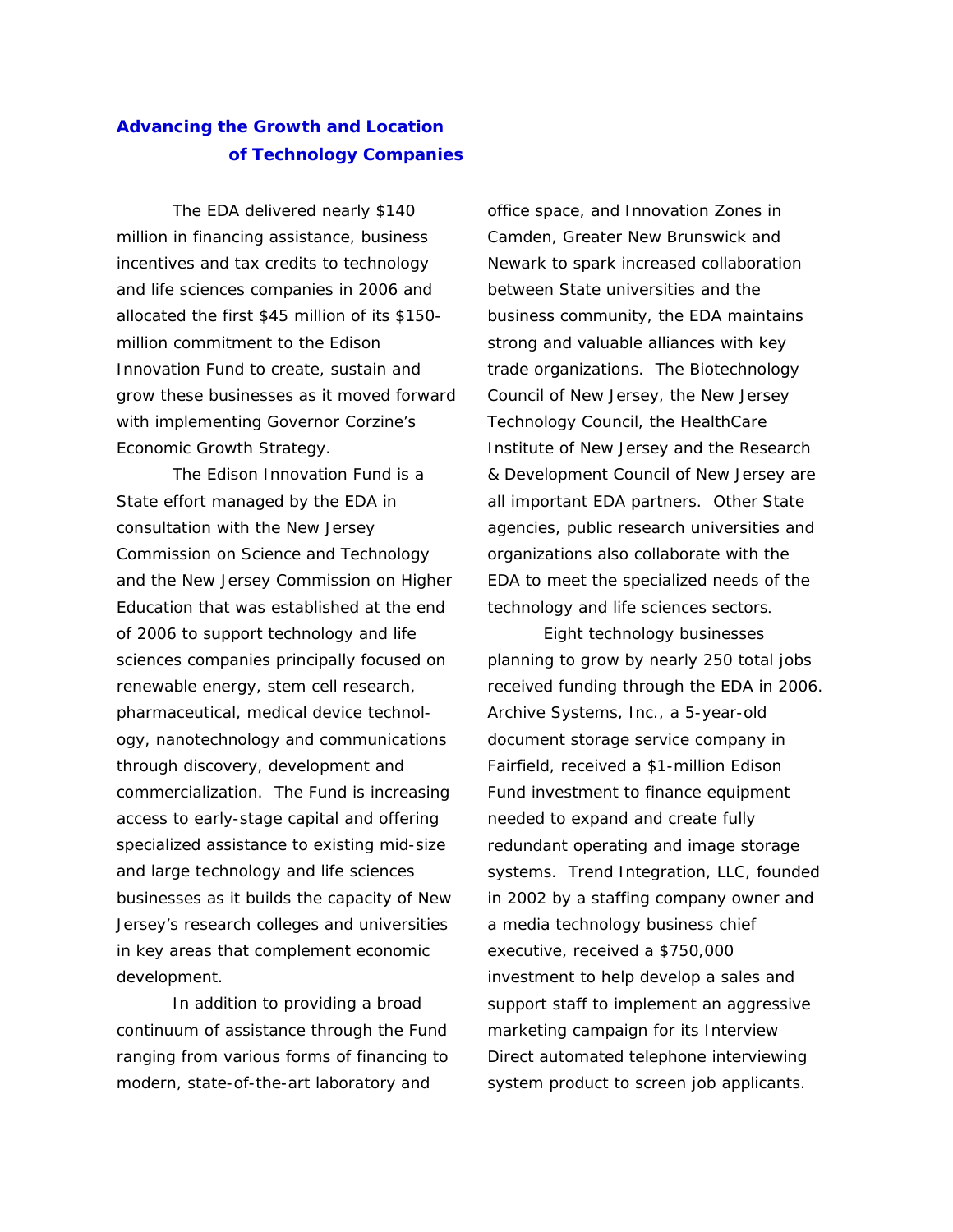Provid Pharmaceuticals, Inc., which is located at the EDA's Technology Centre of New Jersey in North Brunswick, received a \$750,000 investment to expand its drug discovery services, advance its research and development efforts, and take the company to the next level of success. "The EDA resources [became] available at the optimal time to help us achieve a major transformation of the business," said Provid Chief Executive Officer Dr. Gary Olson.

 In 2006, the EDA executed Business Employment Incentive Program (BEIP) grants worth an estimated \$71.5 million with 32 technology and life sciences companies planning to invest more than \$577 million in New Jersey projects and create more than 5,200 new jobs. It also provided \$60 million to 128 businesses approved to sell tax losses or research and development tax credits to raise cash to finance their growth and operations. The average tax transfer benefit increased to about \$470,000 in 2006, roughly \$200,000 more than the previous year.

 On the real estate front, the EDA's Waterfront Technology Center at Camden became the first public project in the State to be certified under the Leadership in Energy and Environmental Design (LEED) Green Building Rating System. The LEED-CS designation for core and shell pilot gold-level certification was



*Employees at Provid Pharmaceuticals at the EDA's Technology Centre of New Jersey, located within the North Brunswick Innovation Zone.* 

awarded by the U.S. Green Building Council, a Washington, D.C.-based nonprofit coalition of building industry leaders, which administers the national rating standards for high-performance, sustainable buildings.

 The five-story, 100,000-squarefoot building, designed to accommodate existing businesses in the biosciences, microelectronics, advanced materials, information technology and other high-technology and life sciences fields and the first of several buildings planned for the site along the Camden waterfront, also received its first tenants in 2006.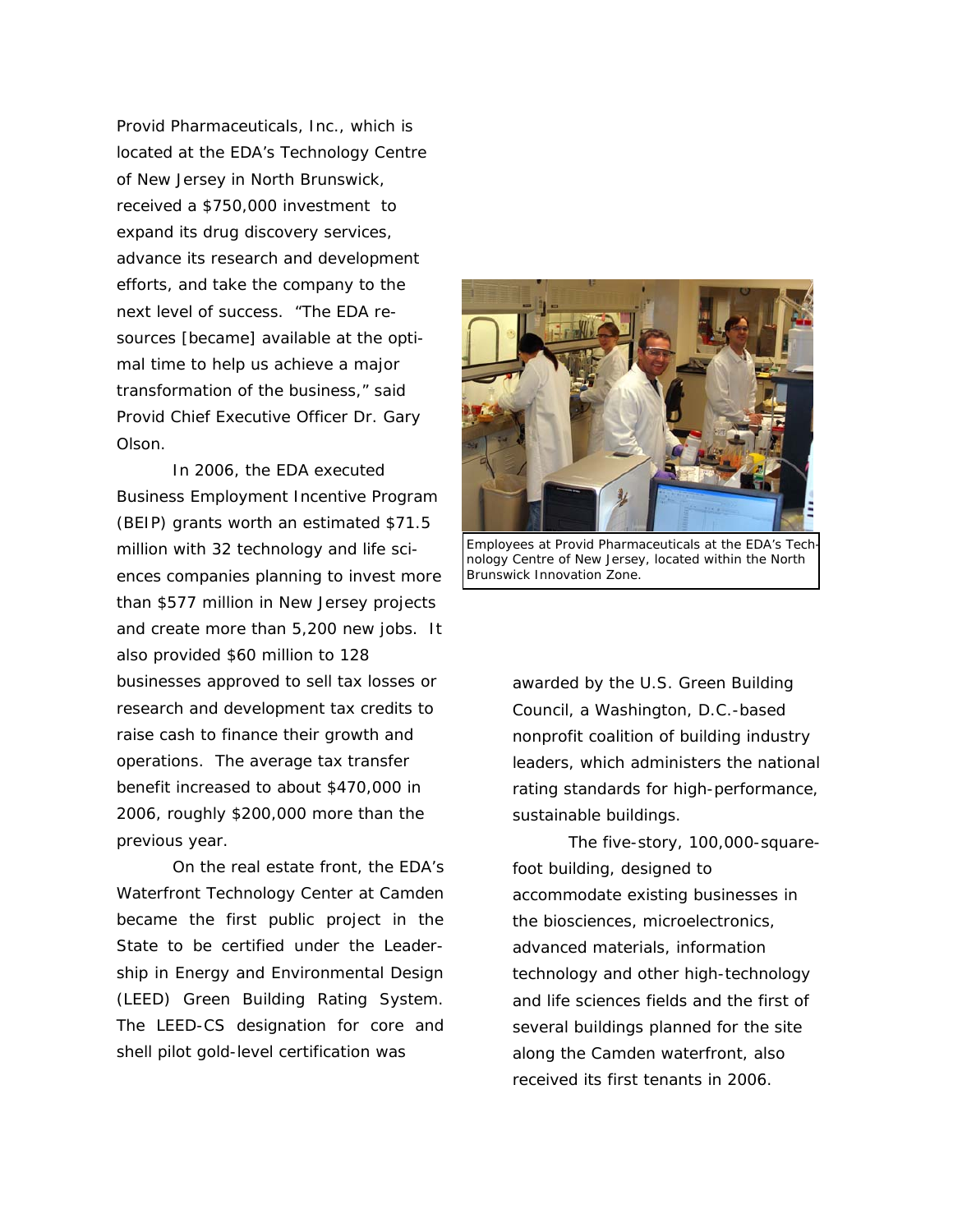The first companies to occupy space at the facility are: Drexel University, for the Applied Communications and Information Networking (ACIN) program it operates in conjunction with the Sarnoff Corporation through ACIN's Camden Center for Entrepreneurship in Technology to advice high-technology startups focused on military security to homeland defense; Gestalt, LLC, an international firm providing consulting, technology and managed services to defense and energy and utilities industries, and the Rutgers Camden Technology Campus, Inc, which operates the Rutgers Camden Business Incubator to encourage entrepreneurs to locate their business in Camden and helps them secure low-cost office and conference support and mentoring services.

*"The EDA resources [became] available at the optimal time to help us achieve a major transformation of the business," said Provid Chief Executive Officer Dr. Gary Olson.* 



*nology Center at Camden was leased in 2006.* 

 Novo Nordisk, Inc., a world-leader in diabetes care, formally inaugurated the first hemostasis research facility in the United States at the Technology Centre of New Jersey in 2006. Researchers at the 30,000 square-foot modern building are investigating new therapies to prevent or stop critical bleeding, including the exploration of treatments for intracerebral hemorrhage, trauma, stroke and other bleeding disorders.

 The Commercialization Center for Innovative Technologies, located within the Technology Centre and one of the more significant life sciences and technology facilities of its kind in the nation, added four tenants of its own in 2006. Aestus Therapeutics, Inc., a pharmaceutical company focused on nervous system disorders; ClinTech Research, a contract research organization; HMGene, which is targeting the genetics of obesity, and Rosetta Genomics, a leader in medical research and product development based on microRNA, all leased space in the Commercialization Center during the year.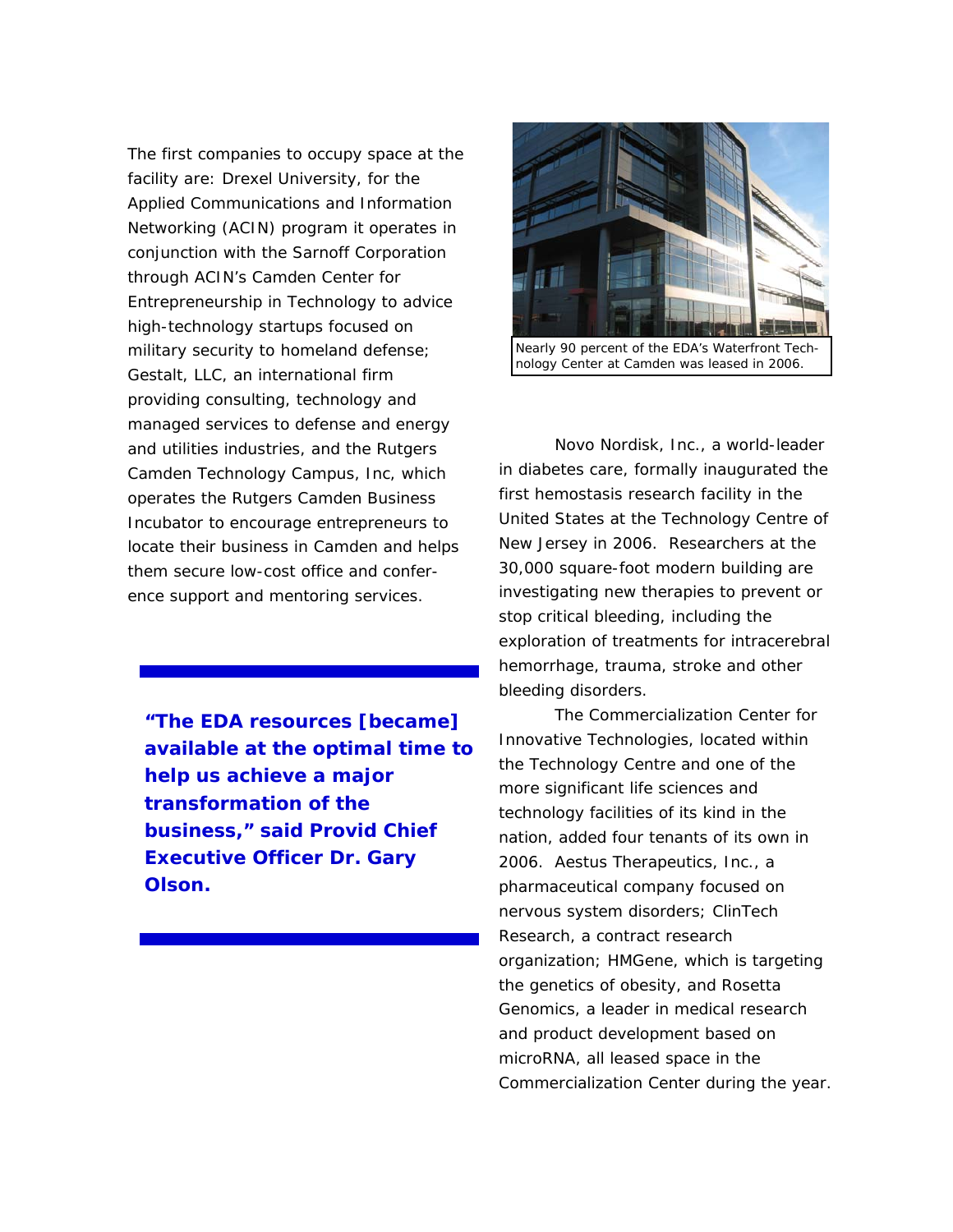# **Technology/Life Sciences**

## *2006 Accomplishments*

The EDA:

- Welcomed the first tenants to its Waterfront Technology Center at Camden, and received a Leadership in Energy and Environmental Design (LEED) core and shell gold-level certification from the U.S. Green Building Council for this modern technology facility—the first public project in the State to be certified under the Green Building Rating System.
- Leased space at its Technology Centre of New Jersey in North Brunswick to four new biotechnology/pharmaceutical businesses.
- Approved a \$2-million investment in the Edison VI Venture Fund and a \$400,000 investment in the NextStage Capital
- L.P. venture fund to support the growth of early-stage technology companies in New Jersey.
- Targeted the first \$45 million of its \$150-million commitment to advance the Edison Innovation Fund, a new State effort managed by the EDA under the Governor's Economic Growth Strategy to support technology and life sciences companies.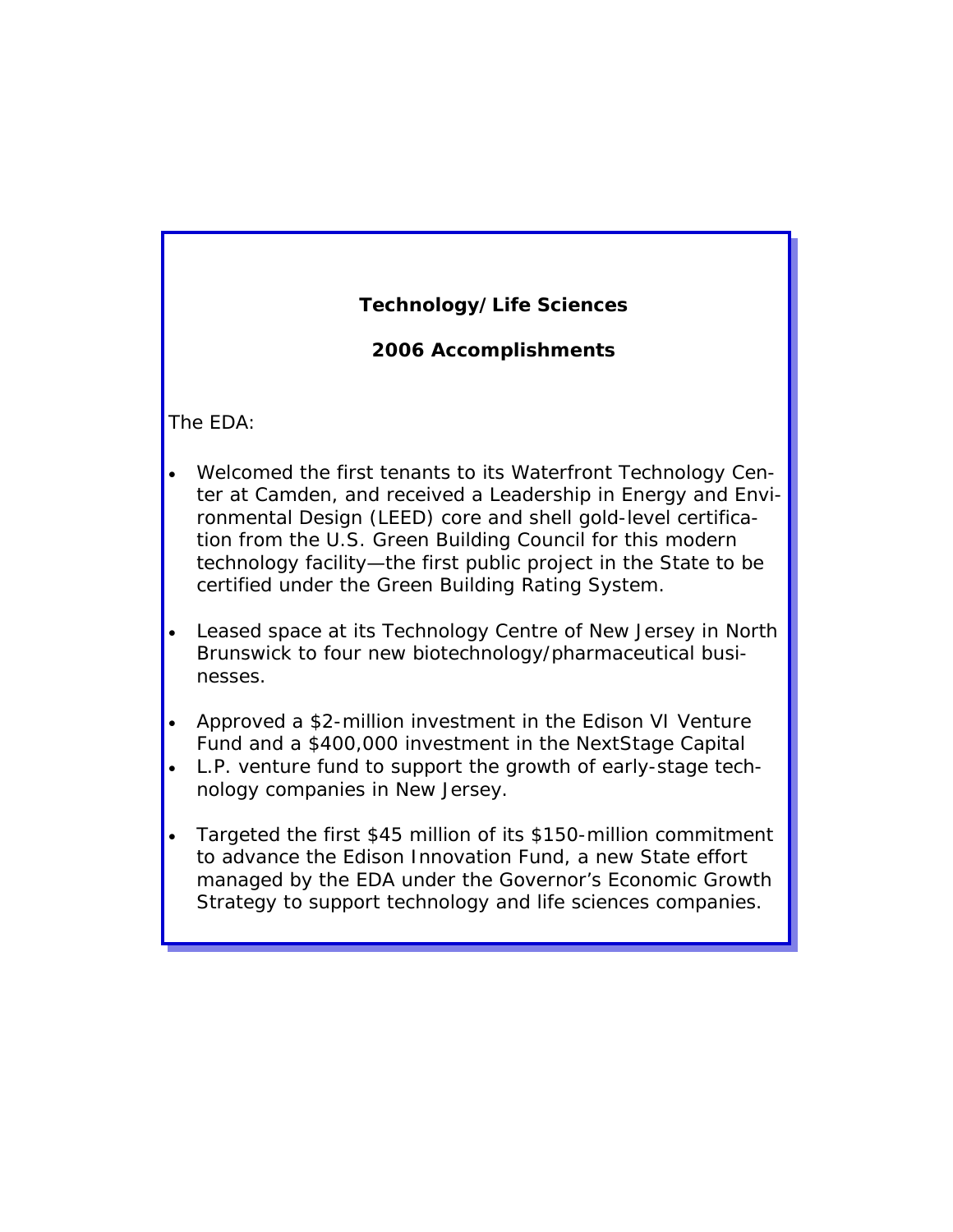# **Encouraging Investments in Urban Communities**

 The EDA works with municipalities, developers and community organizations to encourage investments in the State's urban and other older communities by offering financing and real estate development expertise to spur the growth of businesses and nonprofit organizations, promote the investigation and cleanup of brownfield sites, and foster smart growth redevelopment.

 Nearly half of the projects the EDA financed in 2006, representing more than \$252 million in EDA assistance and nearly 2,700 new, full-time jobs, were located in Urban Aid communities. The EDA also provided more than \$10 million in financing for 14 projects through its subsidiary, the Economic Recovery Board (ERB) for Camden, which is contributing to the city's revitalization and leading to the creation of almost 500 jobs.

 Advancing Governor Corzine's Economic Growth Strategy to stimulate investment in New Jersey's urban communities, the EDA started the New Jersey Urban Fund in 2006, committing \$185 million to provide businesses and community development organizations with the financial and technical tools they need to grow and revitalize neighborhoods. EDA dollars will be leveraged with private funding to bring about economic growth through business creation and expansion and the physical improvement of New Jersey's distressed urban areas.

In 2006, the EDA, through its New

Jersey Community Development Entity, closed the first low-interest financings resulting from its \$125-million allocation under the federal New Markets Tax Credits program. A \$5.3-million loan to Matrix East Front Street Urban Renewal Associates, LLC, a unit of the Matrix Development Group, was part of the permanent financing used to purchase and complete a 66,500-square-foot building in downtown Trenton formerly known as Liberty Commons. The facility now serves as a regional headquarters for Wachovia Bank.

 Goodmill, LLC also closed a \$10 million loan to acquire 55 acres of vacant property and begin construction of a shopping center within Millville's Redevelopment Area District that is targeted for major retailers, including Circuit City, Kohl's, PetsMart, Shop Rite and Staples. Combined, these two projects are expected to create 1,300 jobs. Both loans were made at a fixed interest rate of 3 percent with interest only due for the first seven years and nine years, respectively, of their 10 year terms.

 EDA financing also helped Eduardo Trujillo and Benjamin Parra renovate and expand a shopping center in Trenton's West Ward. A \$1-million EDA loan, made at a fixed interest rate of 3 percent for 10 years, was part of a financing package that made the revitalization project and 27 new local jobs possible. Today, Westside Shopping Plaza, featuring a Supremo Food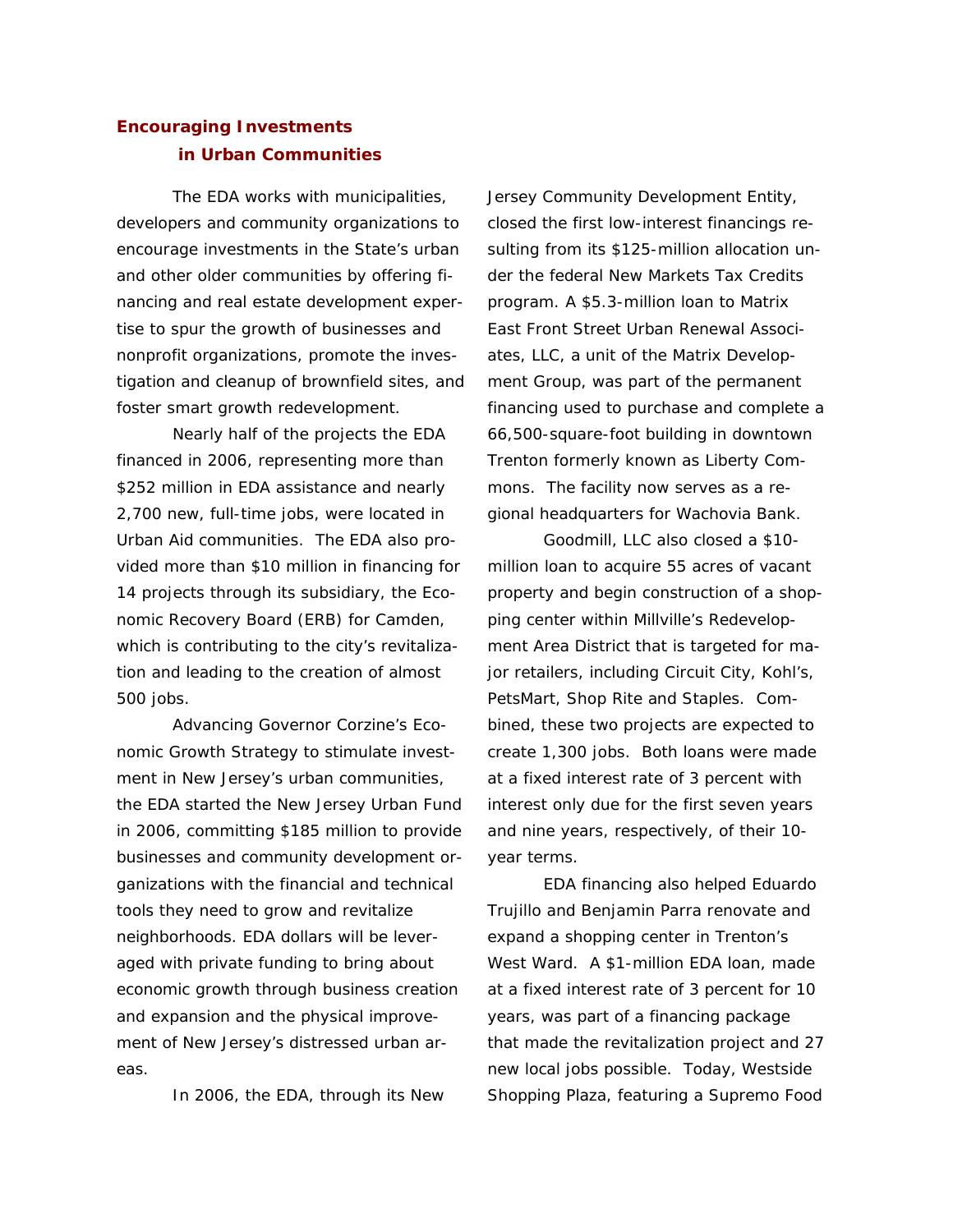Market and other stores, is open for business and serving the retail needs of the local community.

 The EDA also makes available loans to micro lenders who support urban revitalization. It provided a 10-year \$500,000 loan to the Nonprofit Finance Fund at rates ranging from 3 percent to 5 percent with interest only due for the first five years to finance nonprofit organizations in targeted New Jersey municipalities. It also made a \$500,000 loan at 3 percent interest fixed for five years with quarterly interest-only payments to fund the expansion of ACCION New York, Inc. in New Jersey. ACCION provides small, fair-rate loans and business support to owners of small businesses.

 Through the end of 2006, more than 50 ERB projects had been approved since the Municipal Rehabilitation and Economic Recovery Act was signed into law in 2002 creating the ERB and authorizing the EDA to sell \$175 million in bonds to fund revitalization projects in Camden. These projects have assisted neighborhood residential development, waterfront entertainment venues, infrastructure improvements, local businesses and nonprofit organizations, and the expansion of the city's educational and medical institutions, and have involved the commitment of more than \$120 million in ERB funding, which has leveraged private investment of more than \$550 million.

 Among projects financed during the year, the YMCA of Camden County finalized a \$550-million ERB grant and \$1.45 million

*"Through the end of 2006, more than 50 ERB projects had been approved since the Municipal Rehabilitation and Economic Recovery Act was signed into law in 2002. "* 

In EDA-issued bonds to improve its facility on Third and Federal streets. The Settlement Music School received a \$1 million ERB grant to complete a new branch on Market Street, bringing its core program of instruction and activities in the arts to 700 Camden students.

 The EDA also offers important resources to restore brownfield sites and return them to productive use. The Hazardous Discharge Site Remediation (HDSR) Loan and Grant Program, for example, enables municipalities and businesses to investigate and clean up contaminated and underutilized sites. It is administered by the EDA in conjunction with the New Jersey Department of Environment Protection.

 HDSR monies were used by the Milltown-Ford Avenue Redevelopment Agency for remedial investigation activities associated with plans to redevelop a former Michelin Tire Company site in Milltown for mixed-use development. The project received over \$1.1 million for soil sampling and delineation, groundwater investigation and the installation of monitoring wells in 2006. The agency had received more than \$500,000 to perform a site investigation two years earlier.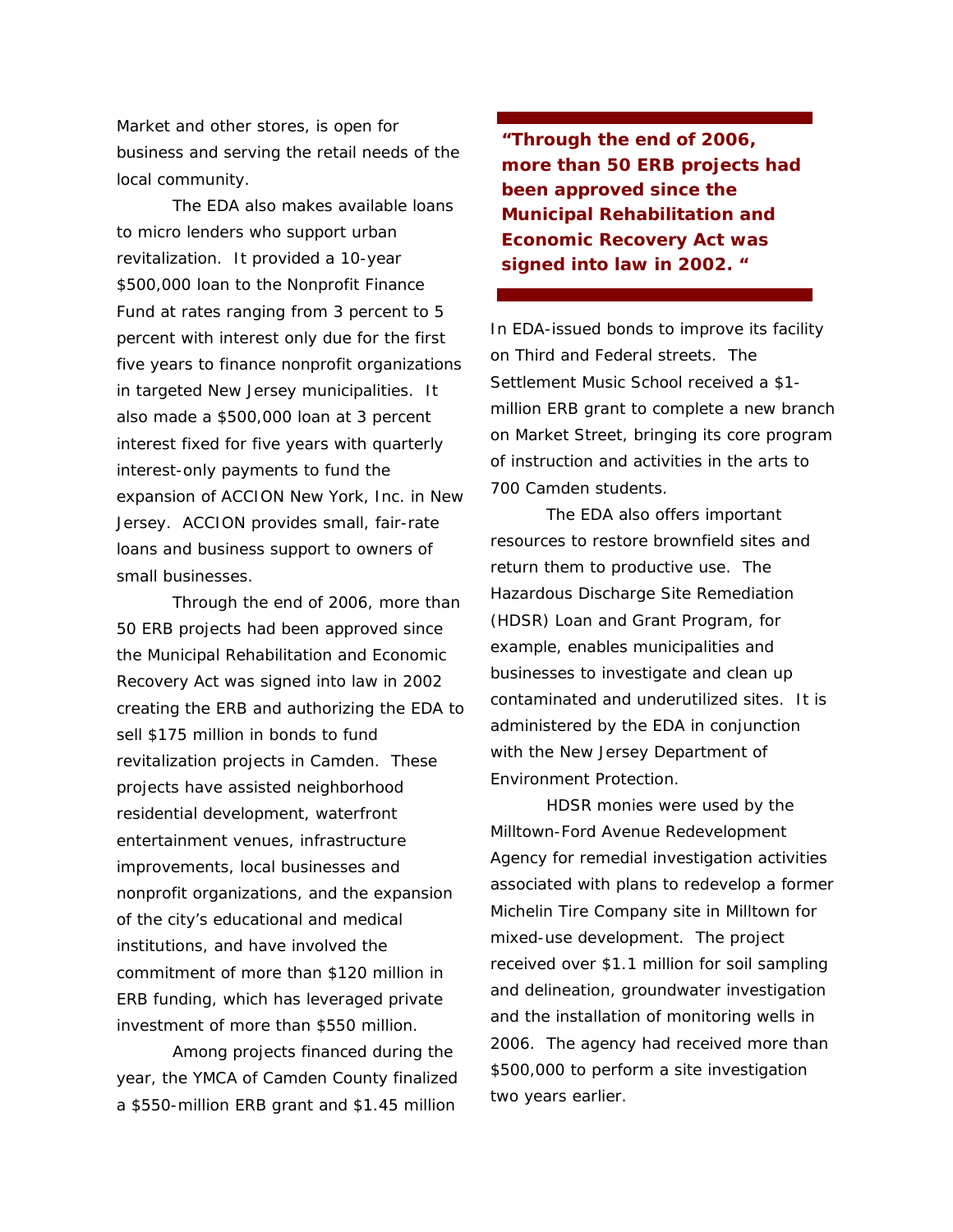

 The EDA and the Port Authority of New York and New Jersey, in conjunction with other State agencies, also made progress on a Portfields Initiative to transform underutilized sites within the Port District of New Jersey into productive uses to drive the expansion and modernization of port-related warehousing and distribution functions and the creation of related jobs. Several projects moved forward in 2006.

 ProLogis leased 270,000 square feet of the 360,000 square feet it is initially developing in Woodbridge and Carteret. Additionally, the first phase of a 1.2-million-squarefoot Panattoni project also started construction in Carteret during the year.

The Morris Companies also began development of projects in Linden and Perth Amboy totaling 1.5 million square feet and J.G. Petrucci initiated construction of 570,000 square feet in Edison.

The EDA and the Port Authority continue to review and identify properties with redevelopment potential and market them to meet the growing commercial warehousing and distribution needs of businesses.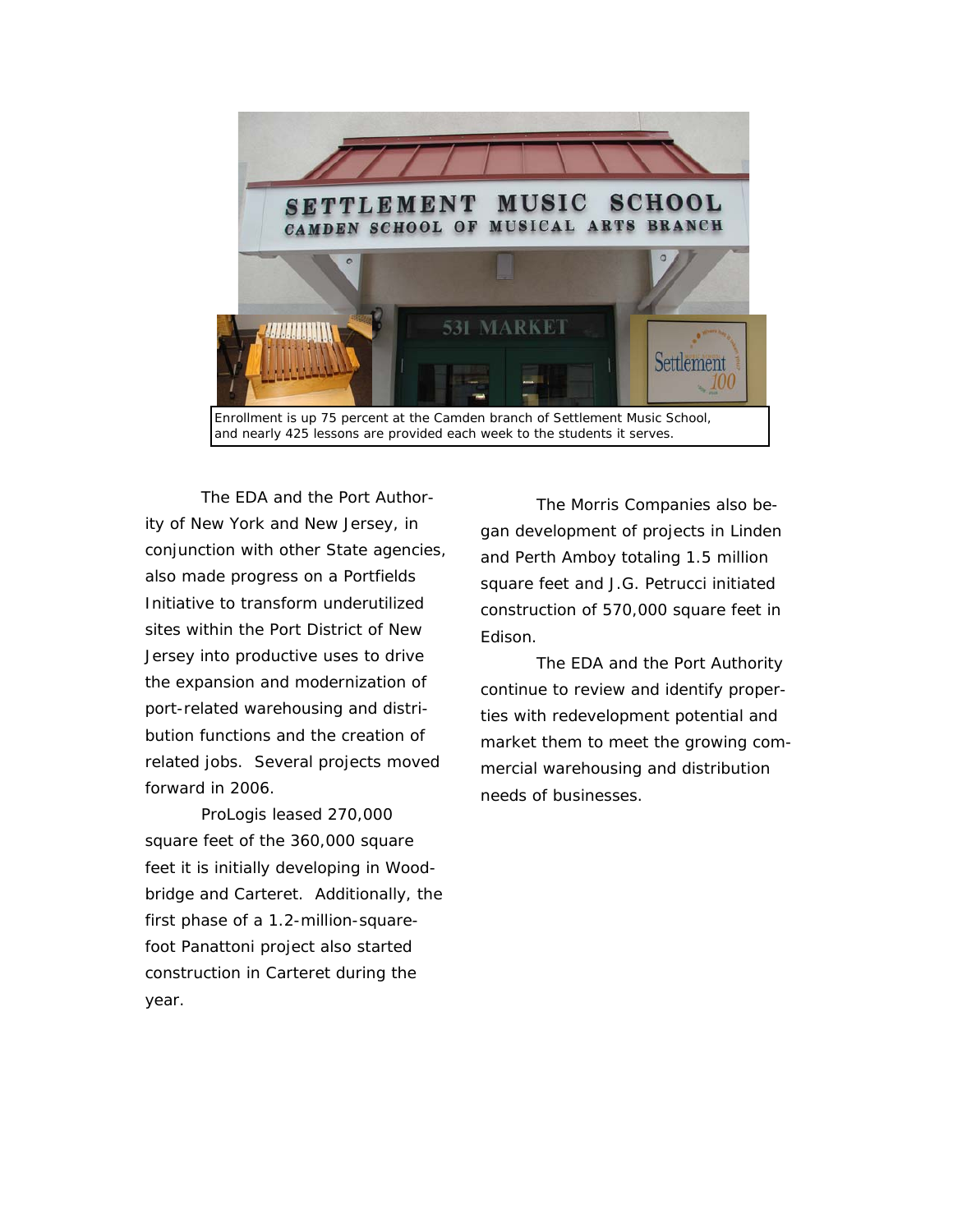# *Community Redevelopment, Brownfields*

## *2006 Accomplishments*

The EDA:

- Finalized the first financings for significant development projects in Edison, Millville and Trenton resulting from a \$125 million federal allocation under the New Markets Tax Credits program to support investment and economic growth in lowincome areas of the State.
- Continued to advance a Portfields Initiative with the Port Authority of New York and New Jersey and other State agencies to drive the expansion and modernization of warehousing and distribution functions in the Port District to help meet the growing commercial cargo and distributions center needs of businesses.
- Promoted the investigation and cleanup of brownfield properties and underground storage tanks by providing 75 projects with more than \$13.2 million in grants and low-interest loans.
- Expanded resources available to municipalities for advancing neighborhood revitalization by making available new funding to finance feasibility studies and other predevelopment costs associated with redevelopment projects, including planning and marketing expenses.
- Made a \$185-million commitment that will be leveraged with private funding to establish the New Jersey Urban Fund to spur investment in the State's urban communities.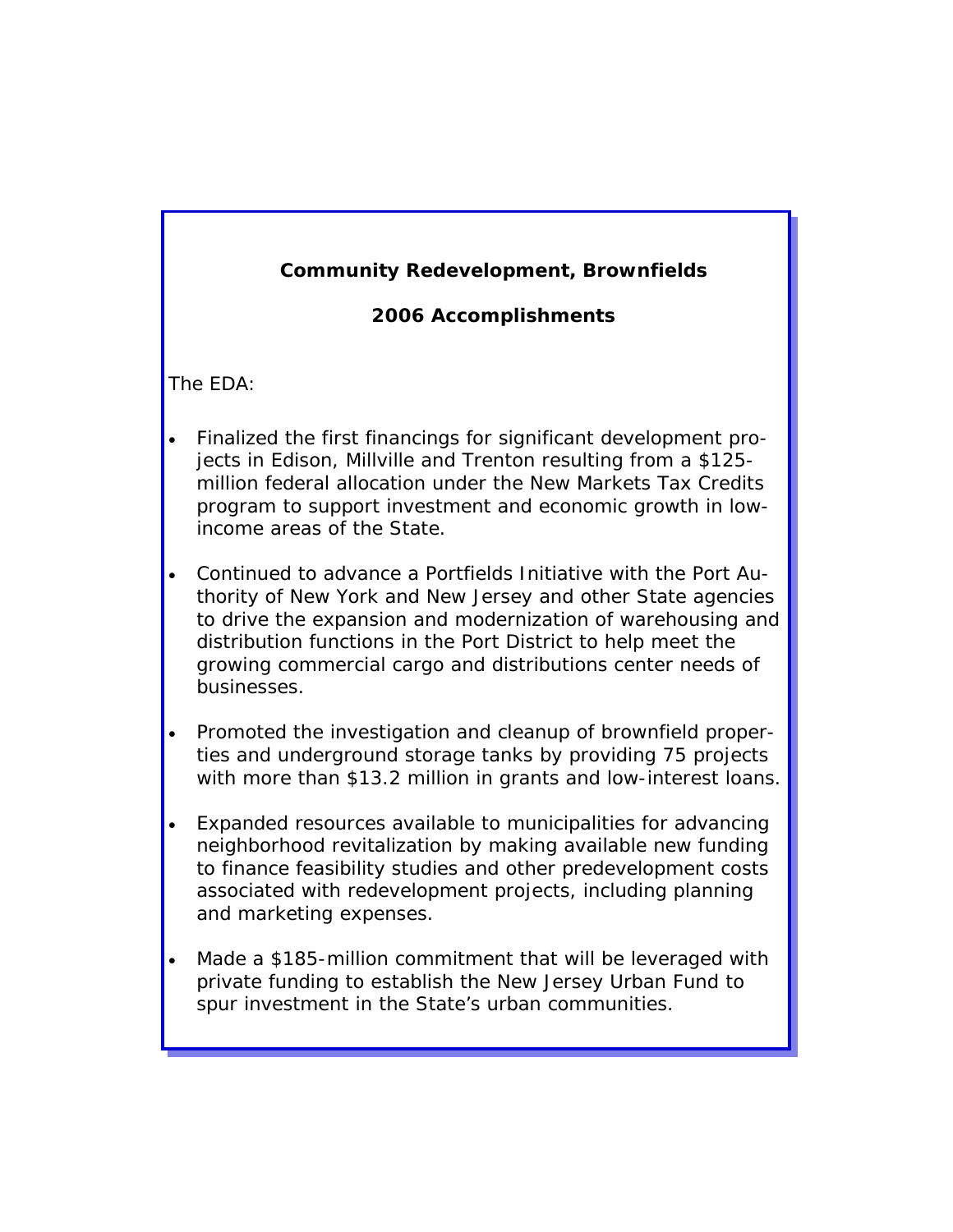## **EDA Members**

#### *Chairman*

**Carl E. Van Horn, Ph.D. Director** Heldrich Center for Workforce Development and Professor of Public Policy, Rutgers University

### *EDA Vice Chairman*

**Joseph A. McNamara Director** Laborers Employers Cooperation and Education Trust

### *Ex Officio Members*

**Bradley I. Abelow Treasurer** Department of the Treasury

**Virginia S. Bauer**  Chief Executive Officer and Secretary Commerce, Economic Growth and Tourism Vice President and General Counsel Commission

**Lucille E. Davy**  Commissioner Department of Education

**Steven M. Goldman Commissioner** Department of Banking and Insurance

**David J. Socolow**  Commissioner Department of Labor and Workforce Development

### *Public Members*

**Timothy L. Carden**  Partner Public Private Strategy Group

**Philip Kirschner**  President

New Jersey Business & Industry Association

**Thomas J. Manning**  Business Manager Steamfitters, Pipefitters and Apprentices Local Union No. 475

**Carlos A. Medina, Esq.**  In-House Counsel and Director Medina Consultants, P.C.

**Steven D. Plofker**  Real Estate Developer Investor and Attorney

**Charles H. Sarlo, Esq.**  DMR Architects

### *Alternate Public Member*

**Raymond Burke**  President Burke Motor Group

**Carmen Twillie Ambar**  Dean Douglass College

#### *Nonvoting Member*

**Rodney Sadler**  Public Member Economic Recovery Board for Camden